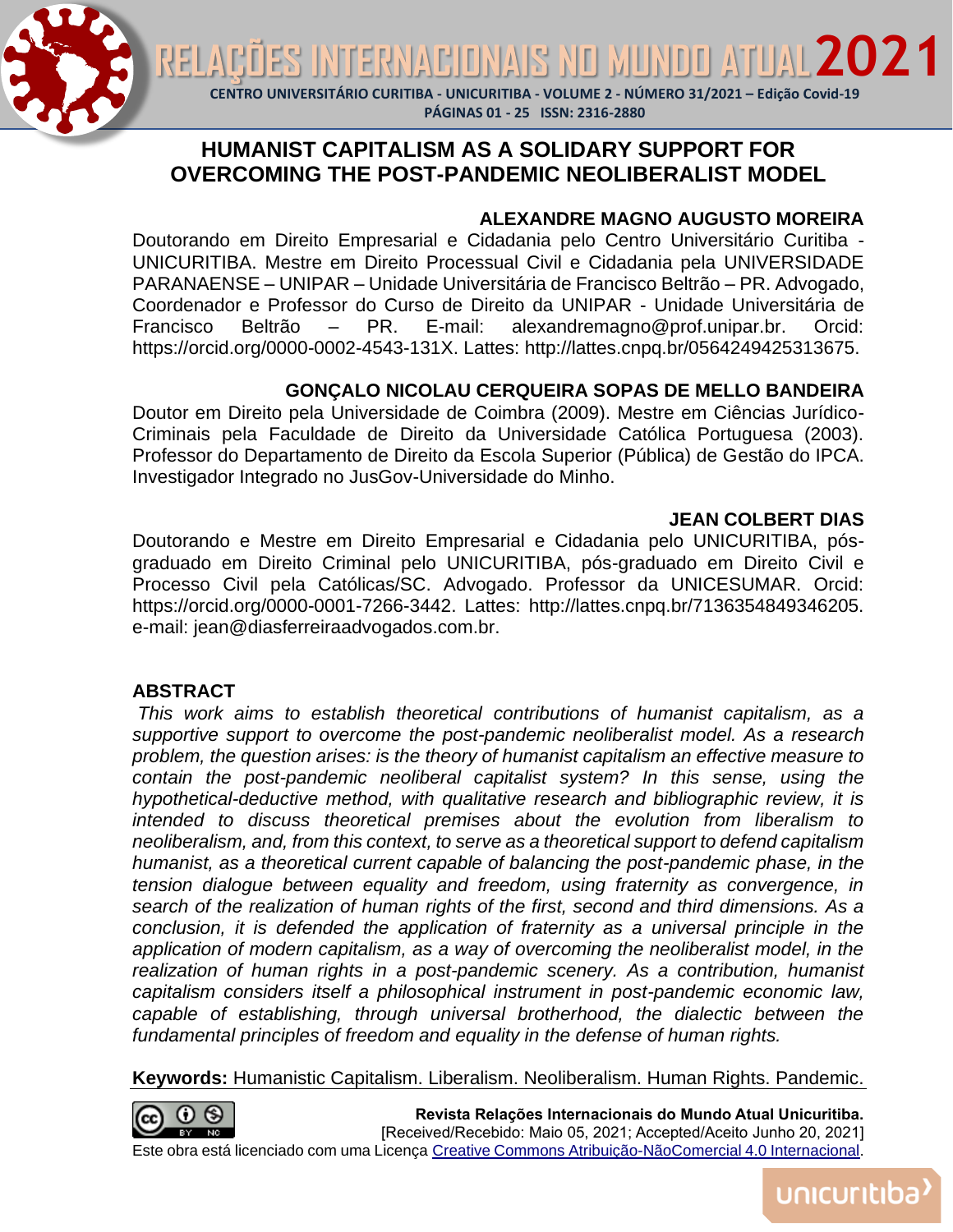**CENTRO UNIVERSITÁRIO CURITIBA - UNICURITIBA - VOLUME 2 - NÚMERO 31/2021 – Edição Covid-19 PÁGINAS 01 - 25 ISSN: 2316-2880**

ITERNACIONAIS NO MUNDO ATUAL 202

#### **1. INTRODUCTION**

RELA

It is observed in theoretical studies, and in the reflections from practical activities, a growing criticism of the liberal and neoliberal capitalist model, surpassed by the harmful effects caused by the individualistic attitude, the concentration of wealth in economic conglomerates, to the detriment of a mass living together with misery, at the mercy of one's luck.

The result of this is observed through the invisible war experienced by the pandemic of the New Coronavirus (COVID-19), which brought to light, the absence of limits of the human being in disrespect to essential rights enshrined in Constitutional and international norms, of which highlighted , the right to life in relation to the pandemic crisis.

In view of this problem, it is intended to discuss in this paper, a theoretical approach on humanist capitalism, from the perspective of the studies of Wagner Balera and Ricardo Hasson Sayeg, as a foundation for the overthrow of economic neoliberalism, especially for the experiences of post- pandemic.

The hypothetical deductive method will be used as a method, due to the provisional hypothesis presented: humanist capitalism as a tool for the effectiveness and overcoming of the post-pandemic neoliberal model. In addition, a qualitative research will be carried out, with a bibliographic review referring to national and international texts and legislation.

As a study premise, it starts from the theoretical evolution from liberalism to neoliberalism as the essence of regulation in the capitalist market, and, based on these economic models, to discuss its effects at the time of the experienced pandemic.

In addition, as a form of proposal the hypothesis presented, it is intended to use the theory of humanistic capitalism, as a solution tool to the neoliberal system in decline, especially as a solution to the economic and social problems caused by the New Coronavirus pandemic.

#### **2. FROM LIBERALISM TO NEOLIBERALISM**

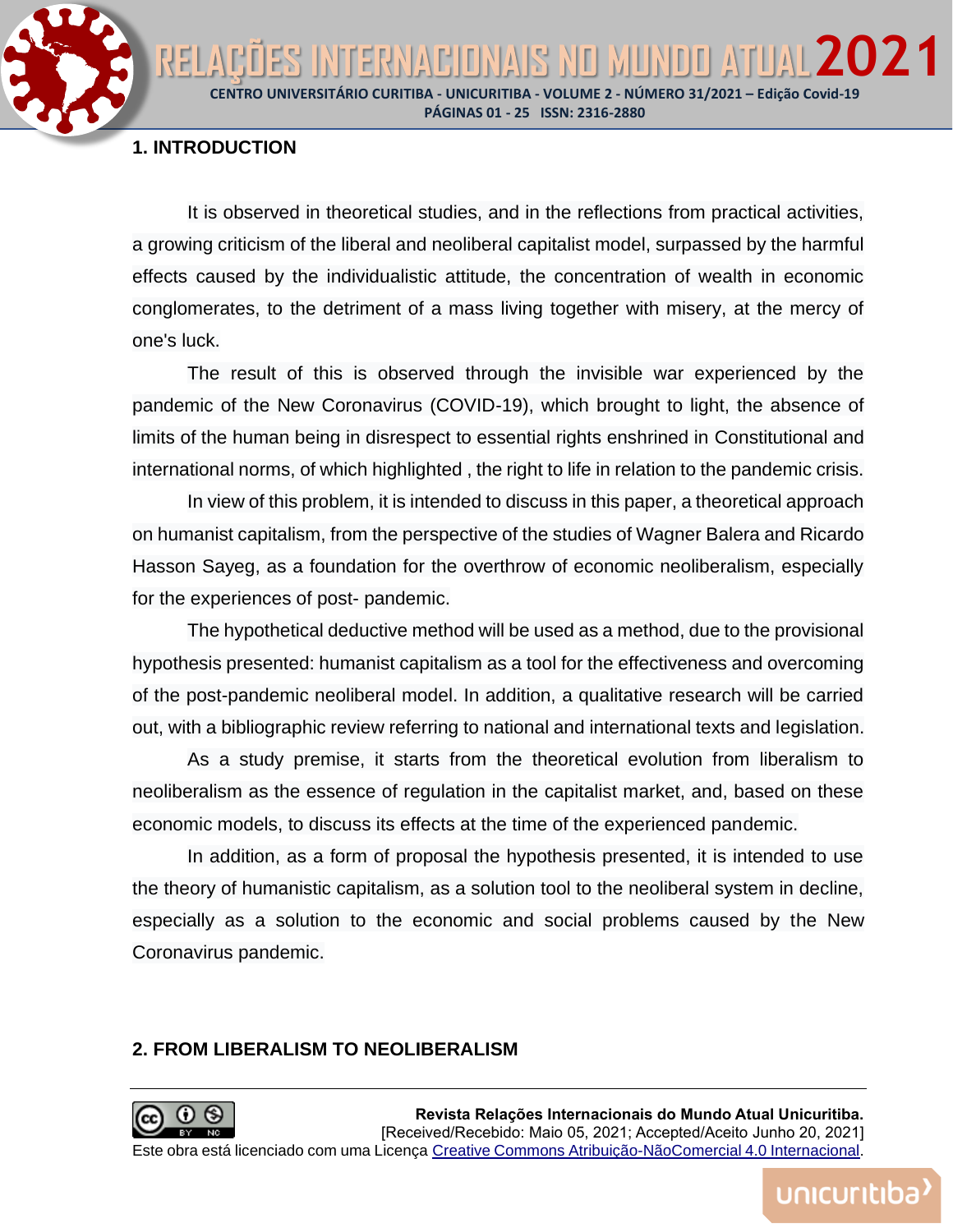As an assumption of theoretical study of neoliberalism, it is necessary to establish certain theoretical contributions about the evolution of liberalism, until reaching the ideals of neoliberalism, object of analysis, and an integral part of the problem of the present research.

When talking about liberalism and liberal thinking, freedom is reported as a fundamental pillar (LEMOS, 2020). Liberalism was born due to the excess of abusive practices of state power, the lack of balance in religious ideology, and, mainly, the search for civil rights (MERCHIOR, 2011). It was a question, therefore, of establishing a rational balance between limitation and division of authority, highlighted in Benjamin Constant's celebrated speech at the Ateneu Real de Paris in 1818, which demonstrated the dichotomy between the liberalism of the ancients (distribution of power political among all citizens - freedom), and modern (security in private enjoyments - freedom according to the guarantees agreed by the institutions) (BOBBIO, 2000).

In this way, it is contextualized in the difficult task of equalizing freedom between citizens and society, in the almost unrestricted exercise of their activities, and, at the same time, providing the State with a way of restricting or limiting attitudes without confronting their respective freedom. granted.

As a complement, the schools of thought of freedom were divided under three ideologies: the English School, which preached freedom as the absence of coercion (negative freedom), enshrined as everything that the Law allows for the simple fact that it does not prohibit (independence)<sup>1</sup>. In turn, in the French view, freedom was identified with self-determination, politics as a reflection of personality autonomy (Jean-Jacques Rousseau) (autonomy), and, for Germans, positive freedom, as the possibility of personal fulfillment, a development not on political bias, but on human potential (personal fulfillment) (BOBBIO, 2000, p. 40).

<sup>1</sup> Thought proposed by Hayek (1983), when conceptualizing freedom as the state in which man is not subject to coercion by the arbitrary will of another, defining it, as a complement in the classical tradition, as the "independence of the arbitrary will of another". In addition, freedom refers to the relationship with one's neighbor, which will only be transgressed by the coercion of man by man.

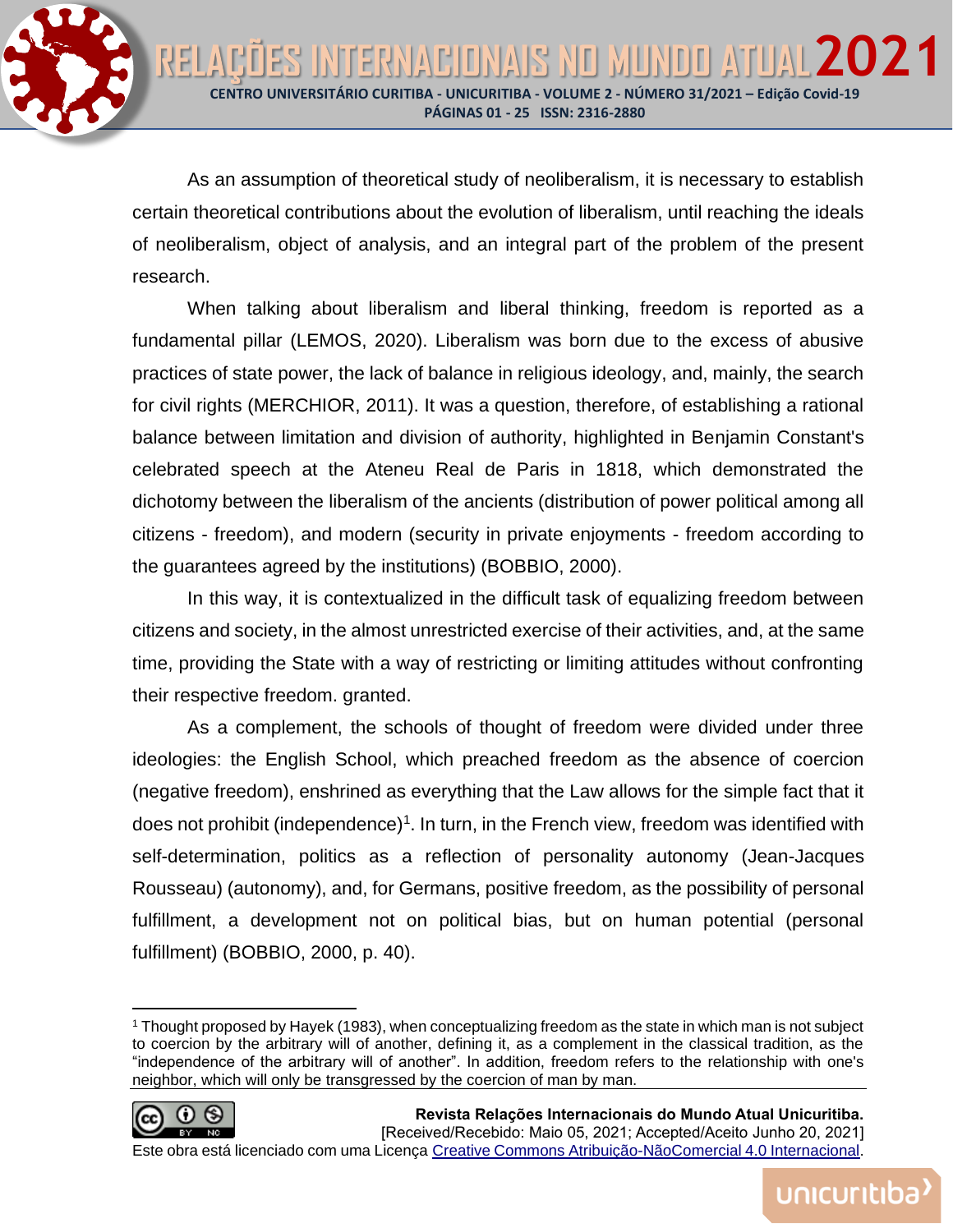

Historically, the French Revolution of 1789 opened a new rationality, in opposition to the ideals of the Police State, as a way of establishing a new social order, in the need of the bourgeoisie to liberate production and profit from the sphere of ownership and domination government (VAZ, 1990, p. 20).

In this context, the State moves from a conception of maximum state interventionist and holder of political and economic power and control, to a conception of night guard, far from the spotlight of political-economic activities and the behaviors specific to individualism (VAZ, 1990, p. 22). The identity of a "(...) State of liberal, atomistic, individual<sup>2</sup>, perfectly competitive capitalism<sup>3</sup>, are manifested in expressions that fit to characterize the individuality of the countries that adopted a liberal policy at the end of the 18th century and during the 19th century, for example, in the theoretical contributions of Stuart Mill and Adam Smith (VAZ, 1990).

Therefore, far from any State intervention, in the activity of regulating the economy, the popular expression "invisible hand" functioned as a convergent approach on the part of society in achieving the balance and rationality of the economic market, made possible by the motto (VAZ, 1990) *laissez faire, laissez passer<sup>4</sup>* .

Relevant point in the theoretical contributions on liberalism, concerns the collision between equality and liberalism. Antithetical values are considered in the expression presented by Norberto Bobbio (BOBBIO, 2000), to the point of considering the impossibility of fully realizing one of the rights, without sacrificing or limiting the other.

In this sense, freedom and equality call for convergence in favor of liberal doctrine, through the use of equality before the Law and equal rights. Equality before the Law

<sup>4</sup> In the translation of the expression let it do, let it pass, in the complementation "*le monde va de lui même*" (the world goes by itself), in the words of Manuel Vaz (1990), it is a motto, a requirement, a proposal by Adam Smith, when investigating the Cause and Nature of Nations (1776), preaches the exclusion of any limitation before society. Natural freedom as a dogma presented, allowed complete freedom, without interference with individual interests, in the sense of opposing free competition in the market.



unicuritiba

<sup>&</sup>lt;sup>2</sup> At the economic level of a Liberal State, Manuel Vaz (1990) characterizes as informative assumptions, the presence of small individual companies, enjoying these, prerogatives of absolutely free activities (freedom of initiative) - free individual enterprise - in perfect competition between them, without them being able to control prices, qualifying the consumer as the holder of economic power and price control.

 $3$  Sayings proposed by Manuel Vaz, when identifying the figure of the State in classical liberalism.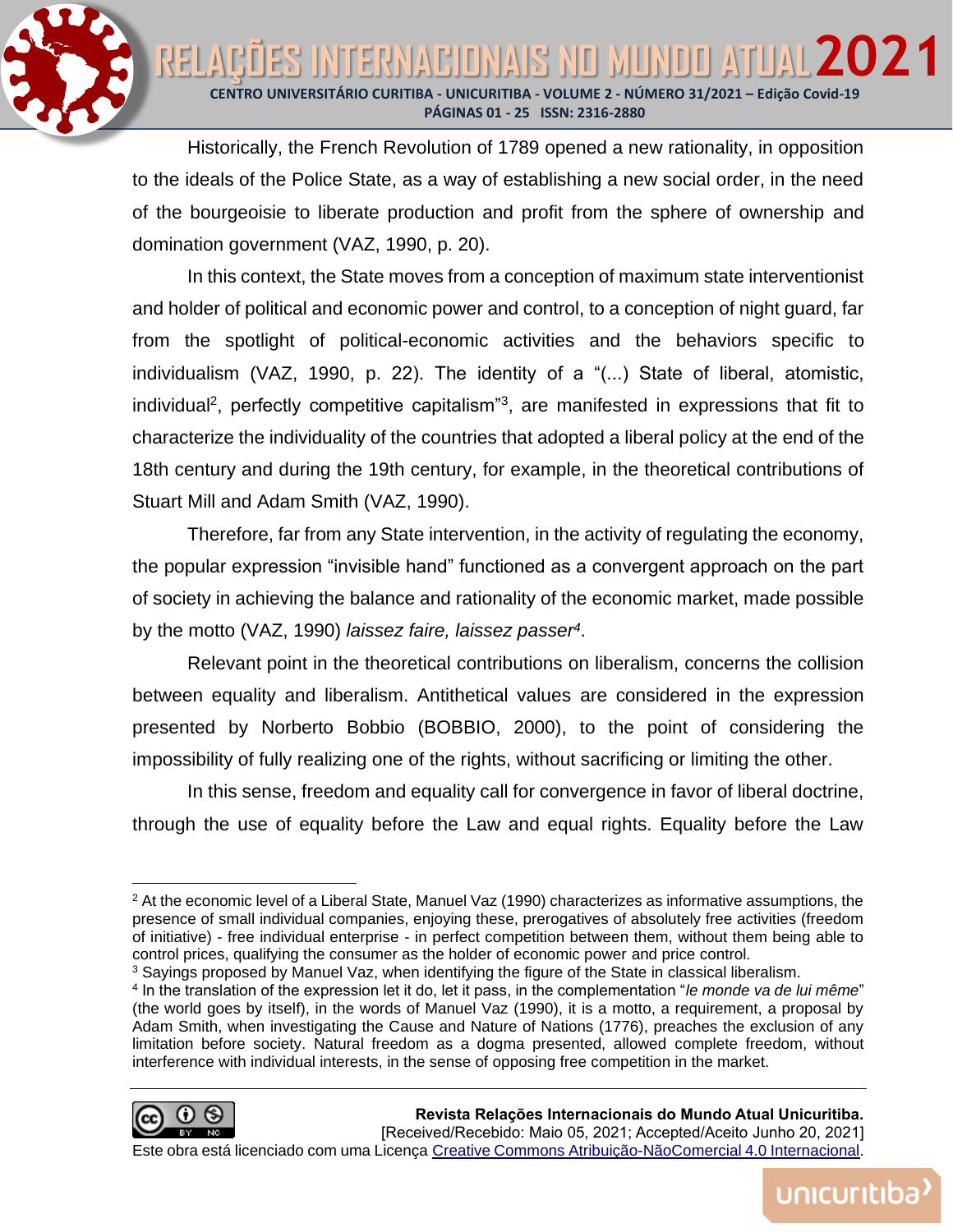ES INTERNACIONAIS NO MUNDO ATUAL 202 **CENTRO UNIVERSITÁRIO CURITIBA - UNICURITIBA - VOLUME 2 - NÚMERO 31/2021 – Edição Covid-19 PÁGINAS 01 - 25 ISSN: 2316-2880**

inserted as a constitutional prescription, cited as an example, the French Constitution (s). On the other hand, equality of rights, confirmed in the Declaration of the Rights of Man and of the citizen of 1789<sup>5</sup>. Therefore, while equality before the Law is characterized in a specific way (such as the right to equality in Access to Justice), equal rights determine the wide range of guaranteed fundamental rights, among them, the right to freedom, equality, and the correlation with property rights (BOBBIO, 2000).

As an opportunity, it is noteworthy that it is not the intention of this essay to exhaust theoretical contributions about liberalism, but only to demonstrate the evolution of the concept of an economic and political activity, with minimal intervention by the State in the regulation of markets and in the exercise of power, as a way of allowing the free exercise of society in economic activities.

Despite being characterized by the idea of individualistic capitalism, especially to the maximum attachment to individual satisfactions, to the detriment of the solidarity result, liberalism cannot be exploited for not achieving benefits<sup>6</sup>. This economic regime<sup>7</sup> confronted the oppressive and absolutist sovereign state, provided improvements in social life for certain layers, and caused the rise of the bourgeoisie (LEMOS, 2020).

Mises (2010, p. 41) position, in defense of liberalism, when mentioning that, thanks to liberal thought, it remained for the modern age, and, using the Author's expressions, why not say about contemporary reality, the great mass of future generations can enjoy a higher standard of living than that experienced by previous generations<sup>8</sup>.

<sup>8</sup> Free labor is compared by Mises (2010, p. 53), as that capable of creating greater wealth for the whole, than slave labor and favor of masters. This statement in favor of liberal thought compares the life of a worker



RELAD

**Revista Relações Internacionais do Mundo Atual Unicuritiba.**  [Received/Recebido: Maio 05, 2021; Accepted/Aceito Junho 20, 2021]

unicuritiba

<sup>5</sup> In this sense, Article 1: "Men are born and are free and equal in rights. Social distinctions can only be based on common utility". DECLARATION OF HUMAN AND CITIZEN'S RIGHTS. 1789. Available at: <http://pfdc.pgr.mpf.mp.br/atuacao-e-conteudos-de-apoio/legislacao/direitos-

humanos/declar\_dir\_homem\_cidadao.pdf>. Acessed on 02 dec. 2020.

<sup>&</sup>lt;sup>6</sup> In the 18th century, intellectuality was linked to liberalism, which motivated the propulsion of political and economic freedom, with the consequent decline of absolutist monarchies, the separation of church and state, the emergence of the constitutional regime in the United States. Despite criticisms of the exploitation of the poorest, there is a notorious existence of unprecedented population growth, an increase in the expectation and quality of life (material aspect) of the population (STEWART JR., 1995, p. 21).

<sup>7</sup> For a classic defensive view of the regime, liberalism cannot be seen on the exclusive idea of the benefits of wealthy classes (capitalists, entrepreneurs) to the detriment of other classes. Liberalism has always sought the good of all, and not the specifics of a social group. Historically, liberalism was the first social movement that promulgated the well-being of all, and therefore seen by the ignorant and unjust, to those who preach only the ideology of class distinction (VON MISES, 2010, p. 39).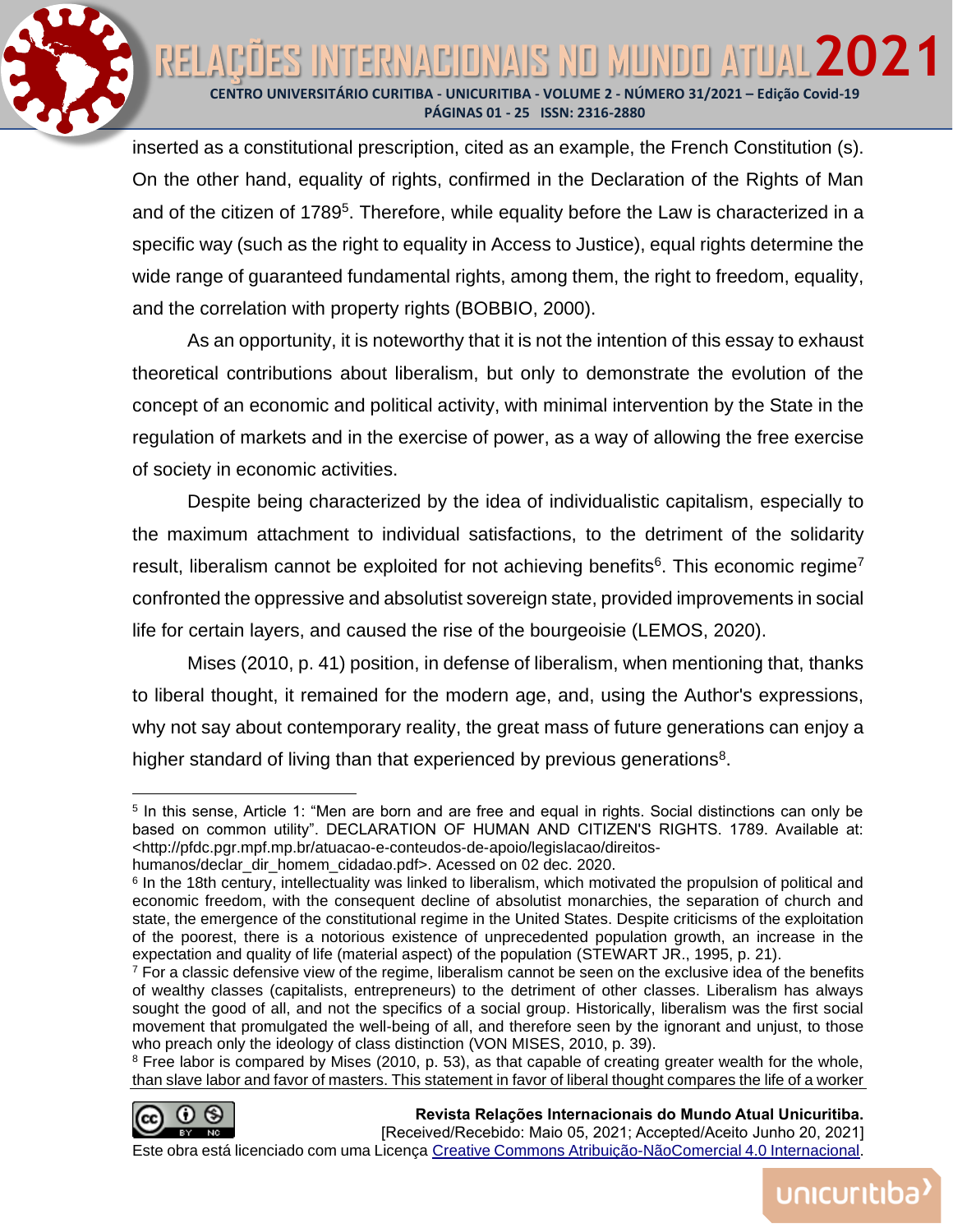

Under these considerations, it is relevant to clarify that the preliminary study of liberalism will serve as a path to the subsequent topics due to the logical consequence, that is, the neoliberalist ideals.

## 2.1 BRIEF NOTES ON NEOLIBERALISM

Historically, neoliberalism is mentioned as a controversial concept. There was no consensus among supporters of the time, from the first meeting of the Mont Pèlerin Society (1947)<sup>9</sup>, to the proposed ideals of the Chicago School, London School Economics, and Manchester School. The same idea of minimal state intervention in the markets was shared, however, the opinion was not unanimous regarding the role of state legitimacy in political and economic guidelines (ANDRADE, 2019, p. 211).

The term gains relevance with the reforms in Chile (Pinochet Government) in  $1978<sup>10</sup>$ , when it comes to be named in a pejorative way by certain scholars due to the wave of market deregulation, privatization and declining welfare in the world. From 2000 and with the world crisis of 2008, precise studies about the function and structure of neoliberalism stand out, with emphasis on David Harvey, Foucault, in the proposal of seeking the limits, continuity and alternatives for neoliberalism (ANDRADE, 2019).

Conceptually, neoliberalism is classified by the idea of intervention of the minimal State, a theory that intends to propose in practice the political and economic ideology,

<sup>&</sup>lt;sup>10</sup> For David Harvey, it is complemented that the first experience of neoliberalization occurred in Chile, after the Pinochet coup, sponsored by Chilean business elites, supported by American corporations, the CIA and Secretary of State Henry Kissinger. The conduct was the reprimand of social movements, unions and popular groups, opening markets without restrictions (HARVEY, 2008).



of the modern age, more advantageous and pleasant than that of a pharaoh in Egypt, since the pharaoh, even though he commanded thousands of slaves, the free worker does not depend on anything, but on its effort to achieve results.

<sup>9</sup> Harvey highlights the rise of neoliberal theory, as an antidote to threats to the capitalist social order, in solving its problems. A group of economist scholars (among them Ludwig Von Mises and Milton Friedman), joined efforts alongside the renowned Austrian political philosopher Friedrich von Hayek, to create the Mont Pelerin Society, pointing out as the foundation of society's discourse in favor of liberalism: freedom of thought and reflection, the essence of dignity and freedoms, the struggle for private property in the market, that is, reviving freedom, through the free initiative of the markets (HARVEY, 2008).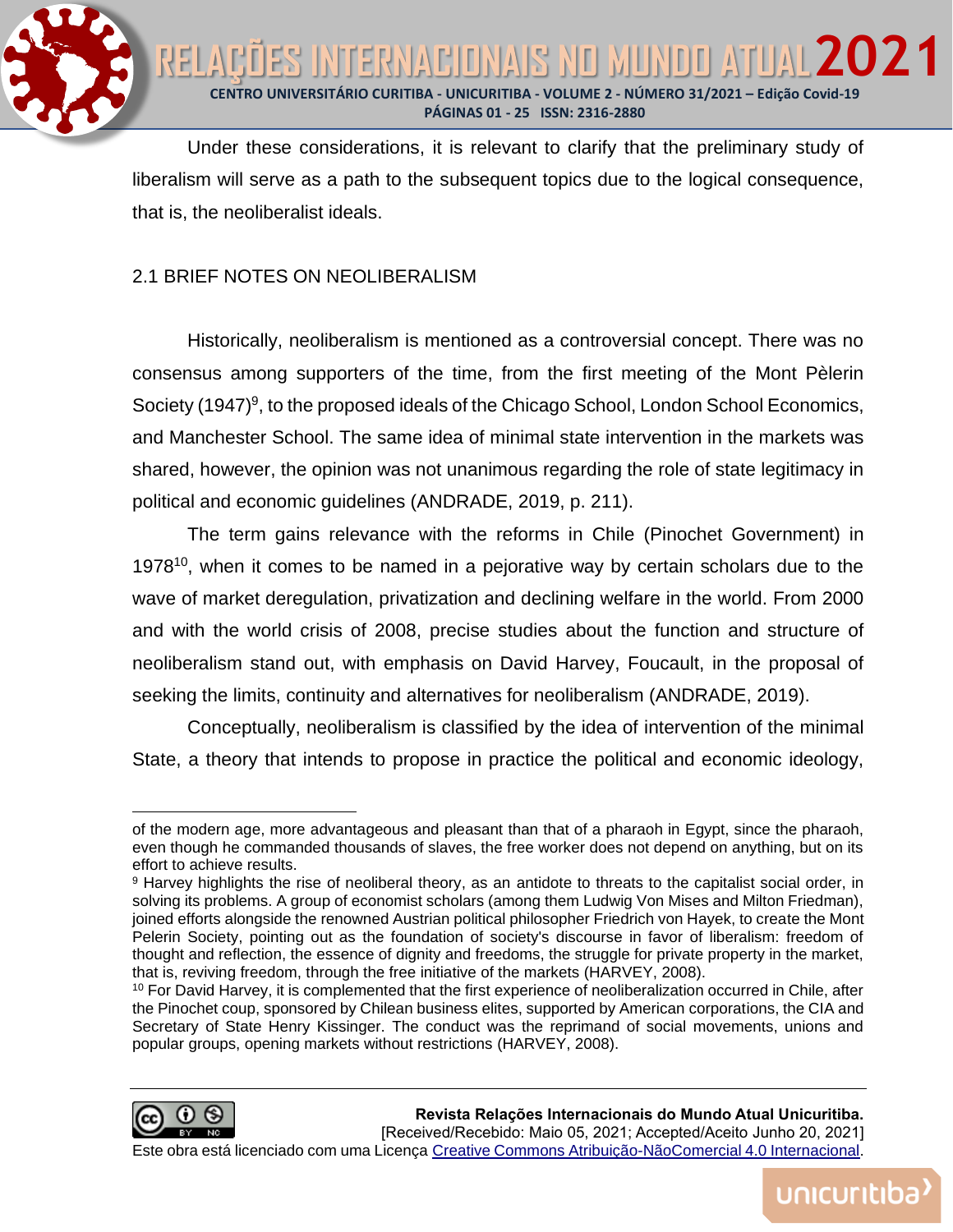

based on human well-being within its individualities, providing the entrepreneurial capacity and in an individualized way among the institutions, in the search for the consolidation of private property, free market and trade rights (HARVEY, 2008).

The respective theory proposes to the State the role of exceptional intervenor, whose task is to maintain the quality and integrity of money, the structuring of military forces, for the faithful guarantee of the right to private property, and, if necessary, the use of forces for the correct functioning of the markets. In this sense, once the markets are created, the State must intervene in a minimal way. For David Harvey, the State does not have satisfactory information to understand market signals, so that large private groups may distort market interventions (HARVEY, 2008).

As a contemporary concept to Harvey's disposition, there is no way to make the idea of neoliberalism exclusive, due to austerity monetary economic policy, the mercantilism of social relations (privatizations) or the dictatorship of financial markets. The concept is rational under the political bias, and is translated by the imposition "(...) on the part of governments, in the economy, in society and in the State itself, the logic of capital until it becomes the form of subjectivities and the norm of stocks (DARDOT; LAVAL, 2019).

The Keynesian ideas of the interventionist state, on the rise in the 1930s, were opposed to neoliberal ideas. For neoliberal thinking, state decisions regarding investment and capital accumulation were biased, aimed at protecting interest groups (unions, environmentalists), and more, because as stated, these decisions could never be imposed on negotiations by large companies. groups involved in the market (HARVEY, 2008).

Therefore, as an evolution to liberal thought, neoliberalism is marked by profound changes in the field of action and legitimacy of State intervention in politics and economics, the result of freedom and private action in the markets, in the incentive to capitalism through free competition. However, it is essential to establish some considerations of the negative effects of neoliberal policy, especially in times of crisis, for the purpose of justifying the objectives of the present work.

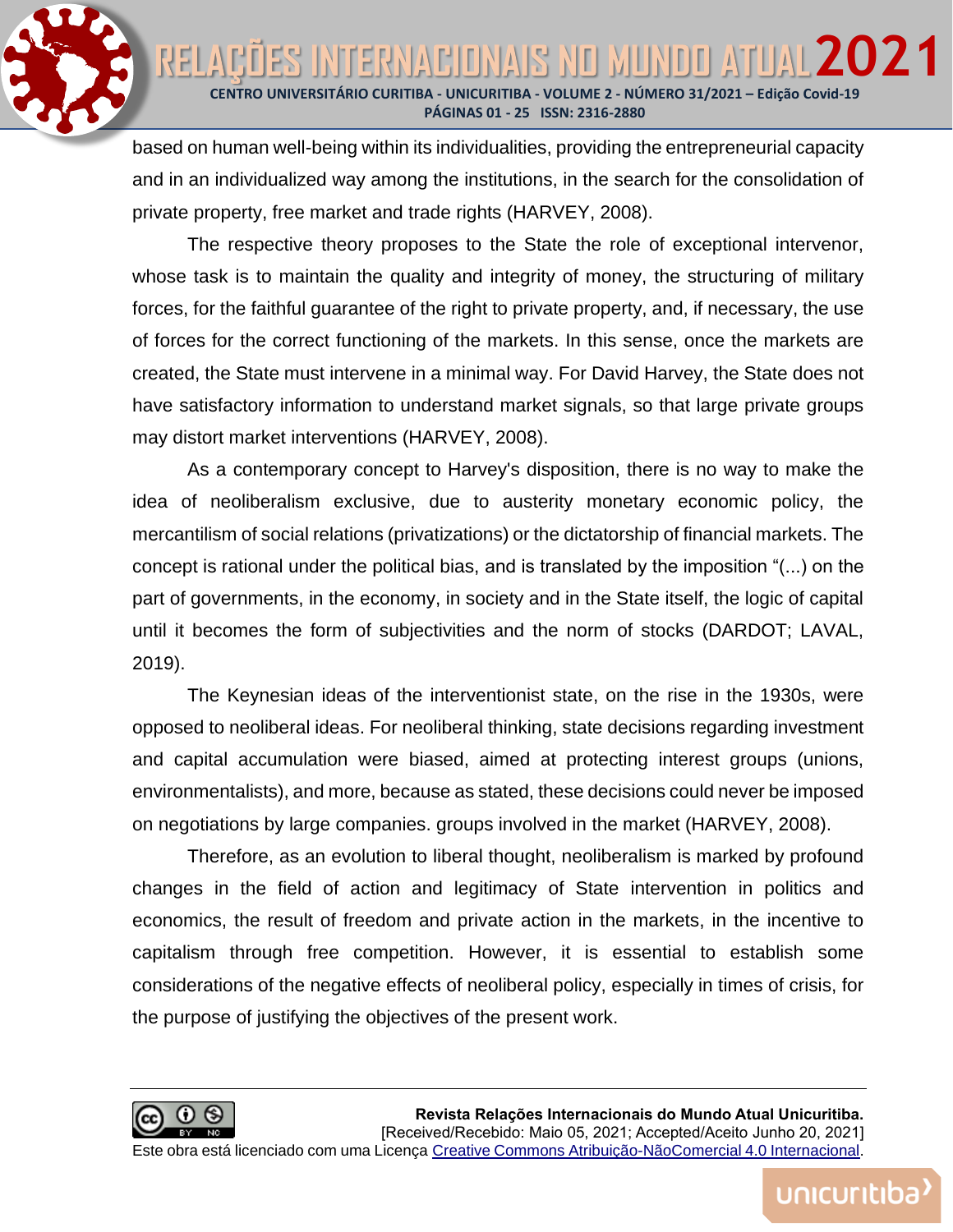**CENTRO UNIVERSITÁRIO CURITIBA - UNICURITIBA - VOLUME 2 - NÚMERO 31/2021 – Edição Covid-19 PÁGINAS 01 - 25 ISSN: 2316-2880**

ITERNACIONAIS NO MUNDO ATUAL 202

# 2.2 THE RELATIONSHIP BETWEEN NEOLIBERALISM AND THE EFFECTS OF THE COVID-19 PANDEMIC

It is important to establish as a study assumption, the justification of the problem presented. The emergence of the crisis brought about by the pandemic of the New Coronavirus (COVID-19) is used as a basis, as a way to demonstrate in reflex, the harmful effects provoked in the economic policy in face of the neoliberalist model developed until then.

To this end, we will analyze the problem created by neoliberal political thinking that, in times of health crisis<sup>11</sup>, cause countless losses of life as an instrument of market regulation. In a national context, the countless victims in the Samarco accident (Empresa Vale - Minas Gerais), which victimized people and caused natural disasters of immeasurable proportions, in addition to the deleterious effects of the pandemic, in the absence of interruption of economic activity, stand out (FERNANDES; PAULA, 2020).

To those who are opposed to neoliberal thinking, from a perspective of public health analysis, respective ideology, or whatever it may be, the political choice culminated in economic inequality in the face of free competition, precarious work, the fragility of public services and assistance (health, social security), which caused a significant difficulty to the population, under an aspect of established social vulnerability (NUNES, 2020).

The reflexes of the individualist ideology, evolving the neoliberal conception, at the same time that they provide favorable conditions for the increase of capital, concentration of income and power, materialize in contrast, in social inequality, in the fragility of the poorest classes. While some lives are protected, others are played out on their own (VERBICARO, 2020).

<sup>11</sup> Boaventura de Sousa Santos demonstrates the normality of the exception for the word crisis. Due to neoliberalism (the dominant version of capitalism), the world has been experiencing a situation of continuous crisis. The crisis is exceptional and temporary, and is commonly explained by the factors that cause it. And what to do with the permanent crisis? The objective of the permanent crisis is not to be resolved, setting itself as objectives - to legitimize the scandalous concentration of wealth - to boycott effective measures to prevent ecological catastrophe. The pandemic aggravates a situation that society was already experiencing. (SANTOS, 2020).



REI

unicuritiba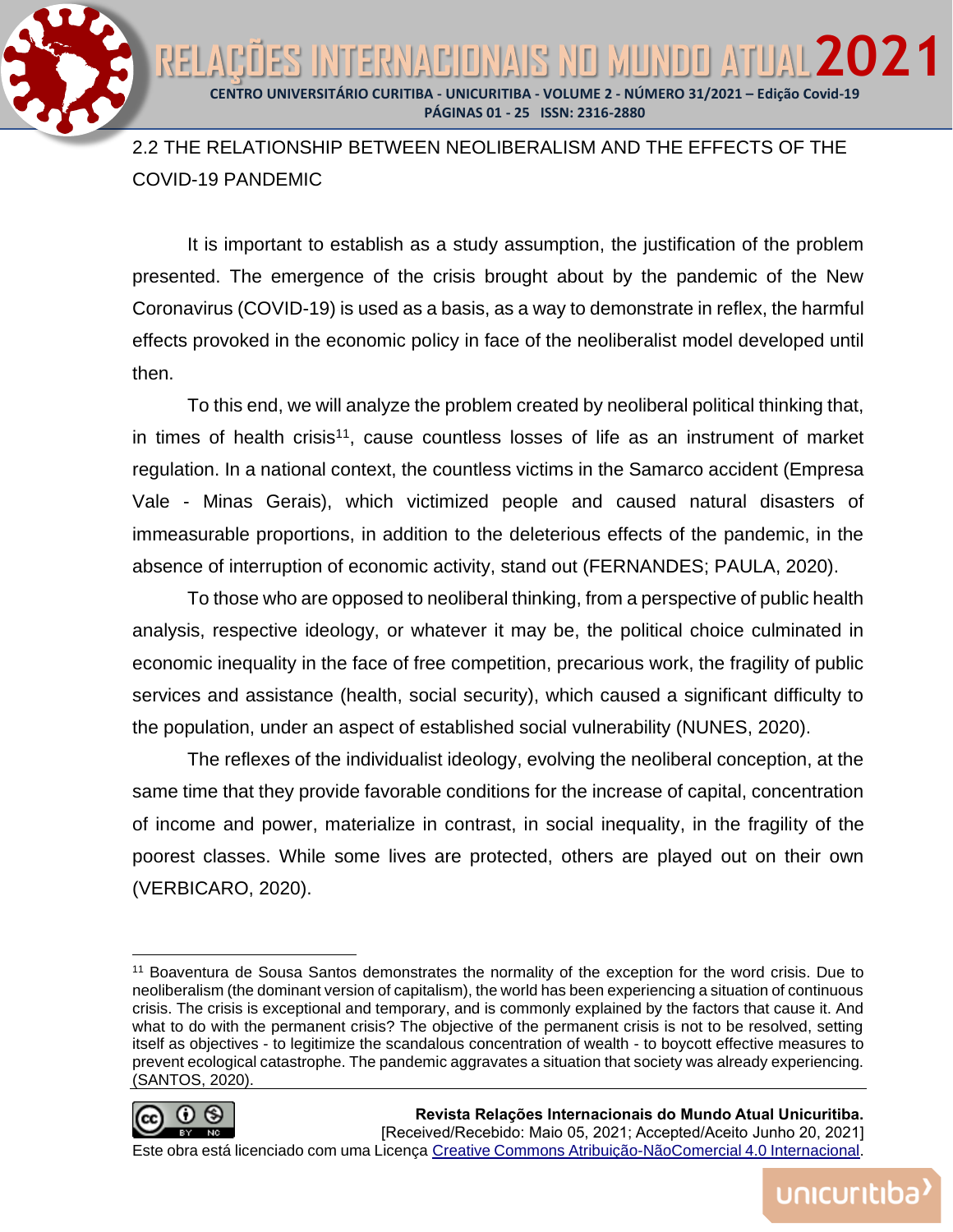

For the critics of the neoliberal theory, the observation made in recent years, especially in Brazilian lands, is to go against the idea of the common good, of solidarity, in search of a conception for itself, based on rules of consumerism, geared to immediate pleasure and desire<sup>12</sup>, without analyzing the macro context of losses that imminent consumption may cause at a global level, in reverse of otherness, of the cooperation of efforts (VERBICARO, 2020).

It is essential, therefore, to adapt the political-economic thinking, imbued in society, from a humanistic and solidary perspective, in the interest of economic activity, under an inter-subjective, cooperative and coordinated context, in compliance with the real principles listed in a Democratic State.

Neoliberalism<sup>13</sup> must be overcome by otherness, by cooperation, so that, in a humane way, equality in its formal and material sense can prevail, without wasting, the interests of free initiative, private property, free competition, and others constitutional rights that act in convergence and for a just and solidary society<sup>14</sup>.

# **3. HUMANIST CAPITALISM: RELEVANT CONSIDERATIONS**

When establishing as premises, the central idea of liberalism, with the evolution of neoliberal thought and its consequences for society in times of crisis, it is pertinent to discuss, theoretical contributions to the answer to the provisional hypothesis presented.

<sup>&</sup>lt;sup>14</sup> The Covid-19 pandemic is a test of the quality of democratic institutions, the quality of medical and health services and the strength of social ties and solidarity. Only a policy of truth and transparency can overcome this challenge, as well as the informed participation of everyone in this journey that requires thoughtfulness, sensitivity and proactivity. (MENDES, 2020).



<sup>&</sup>lt;sup>12</sup> The concept of consumption is replaced by the archetype of satisfaction of needs, in favor of consumption by desire, something extremely volatile, ephemeral, so that the object of desire is constantly subject to the impossibility of satiety. (BAUMAN, 2001, p. 96).

<sup>&</sup>lt;sup>13</sup> Neoliberalism believes in minimal state intervention, and, according to Adam Smith's invisible hand, the world can follow the tide of its dynamics and savagery. It is, therefore, an abominable idea - man cannot be destroyed, reinvented. The destroyed, are the dead and the excluded, considered to be plagued by hunger and misery that add up to more than a billion human beings, and it is not that the market absorbs them: they disappear from the earth in the face of a finite life. (BALERA; SAYEG, 2011).

Este obra está licenciado com uma Licença [Creative Commons Atribuição-NãoComercial 4.0 Internacional.](http://creativecommons.org/licenses/by-nc/4.0/)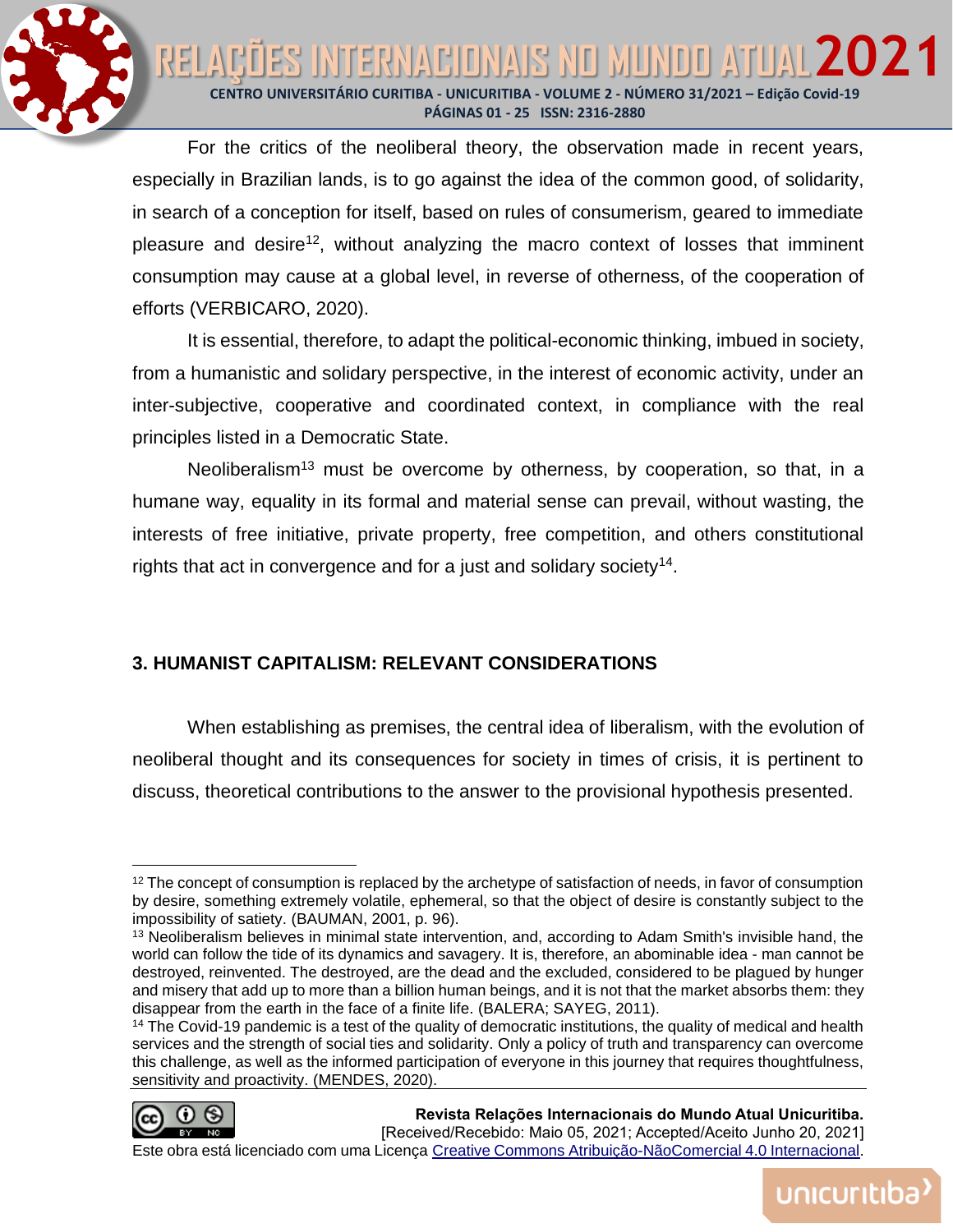NTERNACIONAIS NO MUNDO ATUAL 202 **RELA CENTRO UNIVERSITÁRIO CURITIBA - UNICURITIBA - VOLUME 2 - NÚMERO 31/2021 – Edição Covid-19 PÁGINAS 01 - 25 ISSN: 2316-2880**

> In this sense, the justification of humanist capitalism as a foundation for the overthrow of neoliberal thinking in the post-pandemic period. Thus, what should be thought for the coming decades, in a context of regulation of political and economic activity, in order to avoid repeated health and economic crises? Is it possible to avoid, in other words, minimizing new occurrences such as what is now experienced, in a context of crisis?

> Humanist capitalism is a theory developed by Ricardo Hasson Sayeg and Wagner Balera, with the purpose of establishing a study of capitalism under a fraternity aspect defended by Christianity<sup>15</sup>. Therefore, the study of capitalism is defended from a human rights perspective, starting from constitutional precepts and ideology from the fraternity, preached by Christianity (PESSOA; SANTOS, 2016).

> In other words, by a Christian humanist idea, capitalism manifests itself through a symbiosis between the Universal Law of Fraternity adapted to economic law (PESSOA; SANTOS, 2016, p. 206). This message of fraternity led by Jesus Christ, in opposition to the beginnings of the Hellenic civilization, which preached the reach of rights to certain citizens (excluding the poor), was carried out in a universal way, in which human dignity encompasses the equality of the relationship between men, of whom they are not only equal, but brothers to each other, an absolute value of Christian humanism (PESSOA; SANTOS, 2016).

> Modern capitalism, remodeled by neoliberalism is a figure to be combated by humanist capitalism, since the philosophical legal framework of this theory is materialized by the Universal Declaration of Human Rights, a transnational source that enshrines the defense of man and his dignity, with the purpose of structuring States and International Organisms through consolidated economic foundations, against the excesses of the globalized economy (SOLIMANI; SIMÃO FILHO, 2017).

<sup>15</sup> "(...) it is necessary to bring the human Christian perspective to capitalism, whose guiding thread, after all, is a chorus of Pope Paul VI, who affirmed that it is "necessary to promote total humanism. What does he become if not the integral development of the whole man and of all men? A limited humanism, closed to the values of the spirit and to God, the source of true humanism, could apparently triumph. Man can organize the earth without God, but without God he can only organize it against man". (BALERA; SAYEG, 2011).

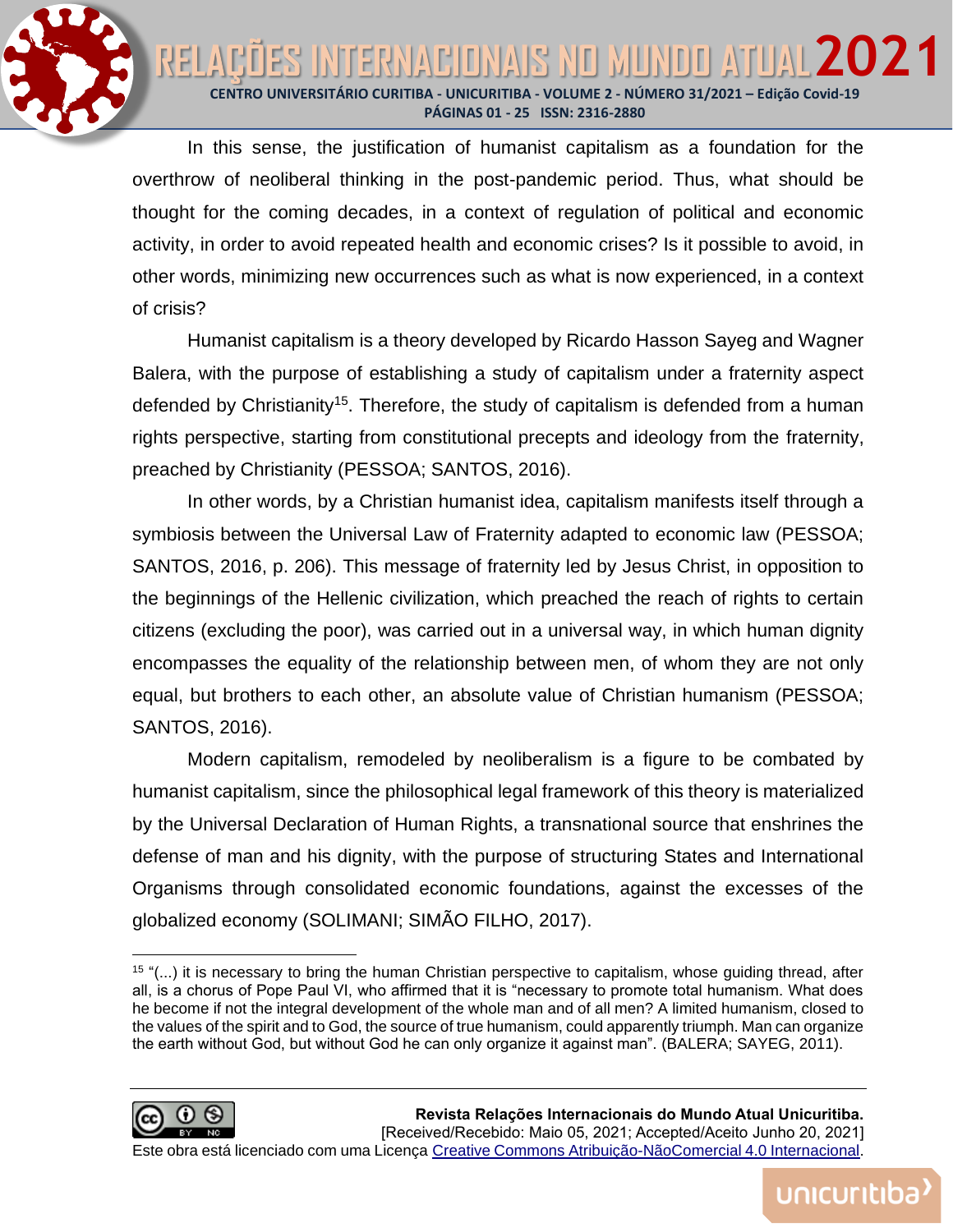NTERNACIONAIS NO MUNOO ATUAL 202 RELA **CENTRO UNIVERSITÁRIO CURITIBA - UNICURITIBA - VOLUME 2 - NÚMERO 31/2021 – Edição Covid-19 PÁGINAS 01 - 25 ISSN: 2316-2880**

> The theoretical defense provided by Balera and Sayeg is relevant when emphasizing the substratum for the theory of humanist capitalism based on Jesus Christ, and in the use of fraternity as a founding idea, when mentioning that the word fraternity is not understood exclusively to Christianity , but the collectivity is extensive, regardless of the religious conviction that reserves each human being as an essence (PESSOA; SANTOS, 2016, p. 208).

> Fraternity<sup>16</sup>, as an instrument for the realization of humanist capitalism, is proposed as a solution to the tension between freedom and equality, so that the fraternity-freedomequality triad goes hand in hand, and at the same time interdependent in the capitalist environment, in seeking to make the protection of subjective natural rights, human rights, materialized and taking into account the dignity of the human person in the dimensions of democracy and peace (BALERA; SAYEG, 2011).

> Humanist capitalism became evident in Brazil, through the proposal for a Constitutional Amendment (PEC 383/2014)<sup>17</sup>, which aims to amend article 170 of the Federal Constitution, especially in the inclusion of item X by discriminating: "To art. 170, of the CF, should be added to item X, with the following wording: "X - prevalence of human rights" (SAYEG, 2012, p. 11).

> In the dissertation of one of his writings, Sayeg emphasizes the legal perspective of the term "fraternal", a constitutional claim to anthropophilia, in the measure of a society that overcomes anthropocentrism, removing man from the center of the universe, making him an integral part of a whole through a universal connection. This universal connection occurs through a universal law, represented in it by the fraternity (SAYEG, 2012).

<sup>17</sup> Currently on the agenda of the Constitution and Justice and Citizenship Commission. Available in: [https://www.camara.leg.br/proposicoesWeb/fichadetramitacao?idProposicao=606656.](https://www.camara.leg.br/proposicoesWeb/fichadetramitacao?idProposicao=606656) Acessed on 04 dec. 2020.



<sup>&</sup>lt;sup>16</sup> The normative category of the fraternity is based on the Brazilian legal order, conceived from the unfolding of social reality, through the materialization of external relations of mutual respect, so that it is a principle that incorporates a dimension of inclusion of rights and reduction of inequalities, taking into account the purposes of the rule inscribed in item I of article 3 of the Federal Constitution, in the construction of a free, just and solidary society. (BUZZI; OLIVEIRA, 2015, p. 10).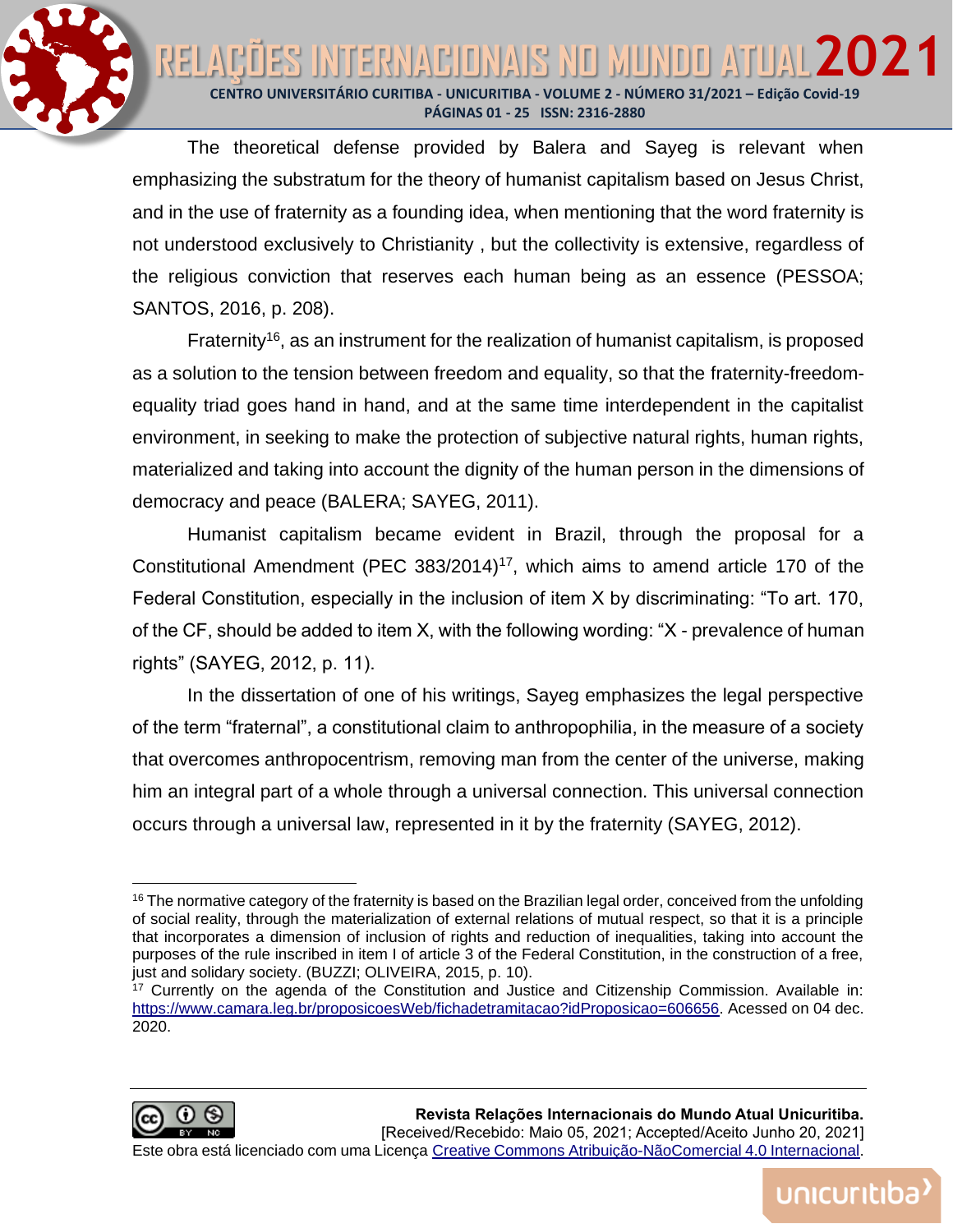ES INTERNACIONAIS NO MUNDO ATUAL 202 RELAD **CENTRO UNIVERSITÁRIO CURITIBA - UNICURITIBA - VOLUME 2 - NÚMERO 31/2021 – Edição Covid-19 PÁGINAS 01 - 25 ISSN: 2316-2880**

> In this context, humanist capitalism develops from a revolutionary theoretical perspective, concerned with the human being, not as the center of any and all relationships, but as an integral part of a gender society. For the theory, man should be seen as responsible for guaranteeing and enforcing his rights, but above all, given the primacy of the dignity of the human person, of fraternity, interconnected to freedom and equality, as a way to build the amalgamation of a society, just, egalitarian and fraternal.

> 3.1 HUMANIST CAPITALISM AS A SOLIDARY INSTRUMENT TO THE POST-PANDEMIC NEOLIBERAL CAPITALIST MODEL

> Having established the essential theoretical foundations of the theory of humanist capitalism, it is necessary to point out the provisional hypothesis to this essay, as a way of answering the problem presented at the beginning of the writings. Humanist capitalism, as a foundation for overcoming the post-pandemic neoliberal capitalist model.

> Through this theoretical discourse, the intention is to overcome the purposes of neoliberalism in a scenario of crisis caused by the coronavirus (COVID-19). The presented idea is justified by humanist capitalism, a solidary and fraternal thinking, with the replacement of the overthrown idea of a failed neoliberal capitalist system, given to individualist ideals.

> It is crucial to point out the theoretical ideals of humanist capitalism, proposed by Wagner Balera and Ricardo Sayeg, in defense of the humanist philosophy of economic law, in the theoretical transfer of the universal Law of fraternity to economic law, whose objective is to establish by means of fraternity, through the three subjective dimensions of human rights, the tension dialogue between freedom and equality (BALERA; SAYEG, 2011).

> The triad of rights already mentioned, must establish a perfect convergence of dialogue in favor of the dignity of the human person<sup>18</sup>, in creating opportunity for people,

<sup>&</sup>lt;sup>18</sup> The dignity of the human person is seen as a principiological essence in two directions. The first, a subjective public right (of the citizen), embodied by an individual's right before the State, against the whole

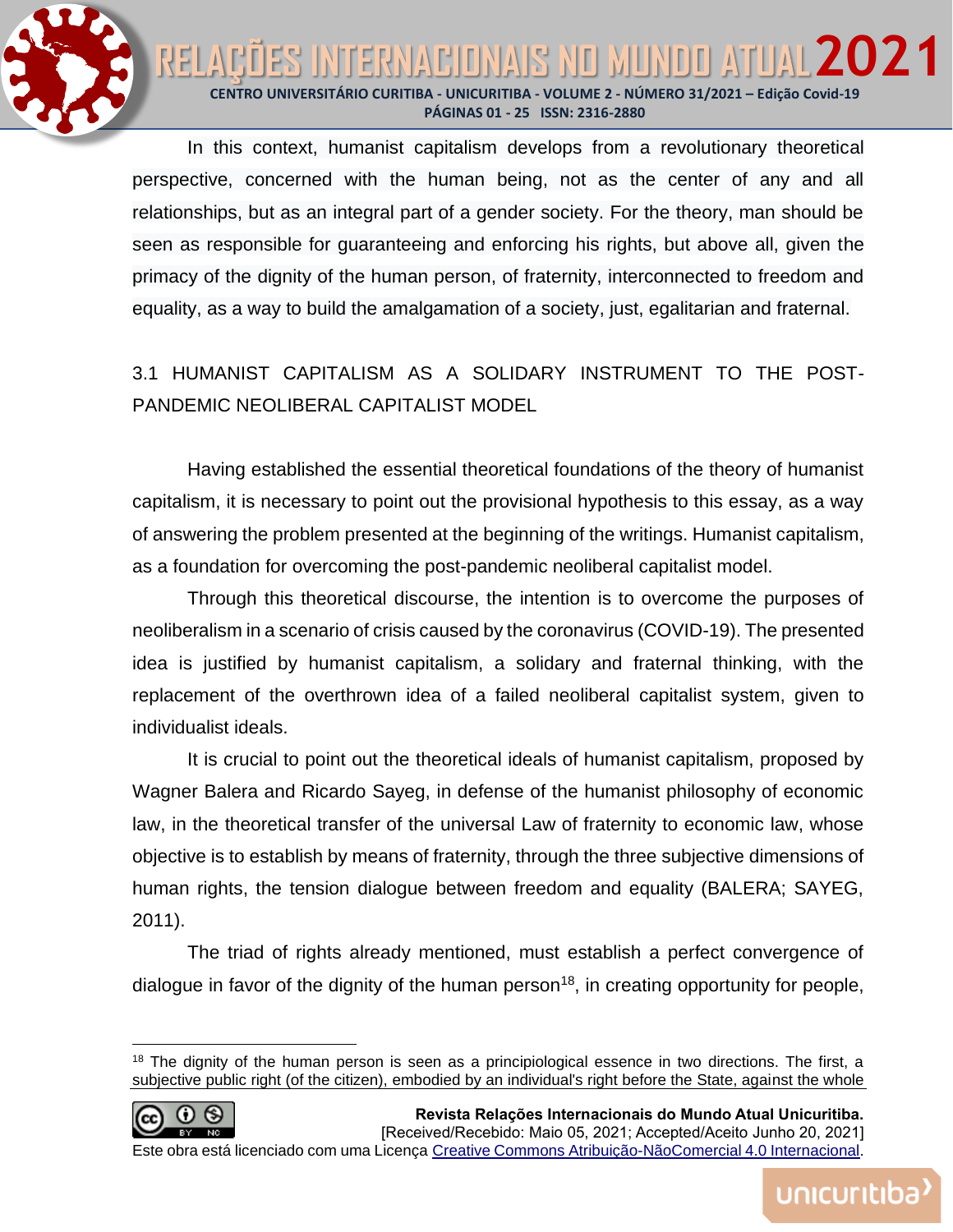**CENTRO UNIVERSITÁRIO CURITIBA - UNICURITIBA - VOLUME 2 - NÚMERO 31/2021 – Edição Covid-19 PÁGINAS 01 - 25 ISSN: 2316-2880**

NTERNACIONAIS NO MUNDO ATUAL 202

so that the transition from the individual and selfish forms of capitalism to a higher stage of social coexistence occurs. , solidary, with a focus on human rights (BALERA; SAYEG, 2011).

For the solution between the Social State, Liberal State<sup>19</sup>, or even for the ideals of a neoliberalism, the Brazilian State is not classified as liberal, not even considered as the holder of economic leadership in a central market economy (Social State). In the dictates of article 170 of the Federal Constitution, Brazil observes the outlines of an economic order filtered in the valorization of work and in free initiative, assuring to all the Social Justice, with clear objectives of building a free, fair and solidary society, respecting social rights (BALERA; SAYEG, 2011).

This guideline that the Federal Constitution preaches, boils down to the neoliberalism of a humanistic market economy, with emphasis on the protection of social rights. Capitalism as an economic regime, based on free initiative and private property, with a view to achieving the fundamental objectives of the Constitution, using as a standard, the realization of first, second and third generation human rights (BALERA; SAYEG, 2011)<sup>20</sup>.

Humanistic capitalism, therefore, is a theory that recognizes legal science as intermulti-trans-disciplinary, based on the fundamental premise, universal brotherhood, correlated with the areas of anthropology, biology, philosophy and physics. As a result, the humanist purpose in capitalism enshrines the application of all dimensions of human

 $20$  In the constitutional economic order, state intervention is seen as an exception, given the fundamental principles of the democratic rule of law, based on the construction of a just and solidary society, in order to qualify the State as an economic regulator and maintainer of free competition, de-characterizing any economic leadership that may compromise free enterprise in the market. (NERY JUNIOR; NERY, 2017).



RELA

**Revista Relações Internacionais do Mundo Atual Unicuritiba.**  [Received/Recebido: Maio 05, 2021; Accepted/Aceito Junho 20, 2021]

of society, and, in the same way, a constitutional charge (duty) of the State to protect citizens from their dignity in society or certain groups. (NERY JUNIOR; NERY, 2017).

<sup>&</sup>lt;sup>19</sup> In the model of the Liberal State, the public power was strongly linked to the Law, and performed its acts within the exact limits prescribed therein, so that it abused when it went beyond the limits of the Law. absence of legal prohibition. The Welfare State the individual starts to securitize rights (health, education), whose effectiveness depends on the direct attitude of the State, allowing greater freedom of action by the State. It is the materialization of the first dimensions of human rights (first and second). (KNOERR; KNOERR, 2017, p. 371).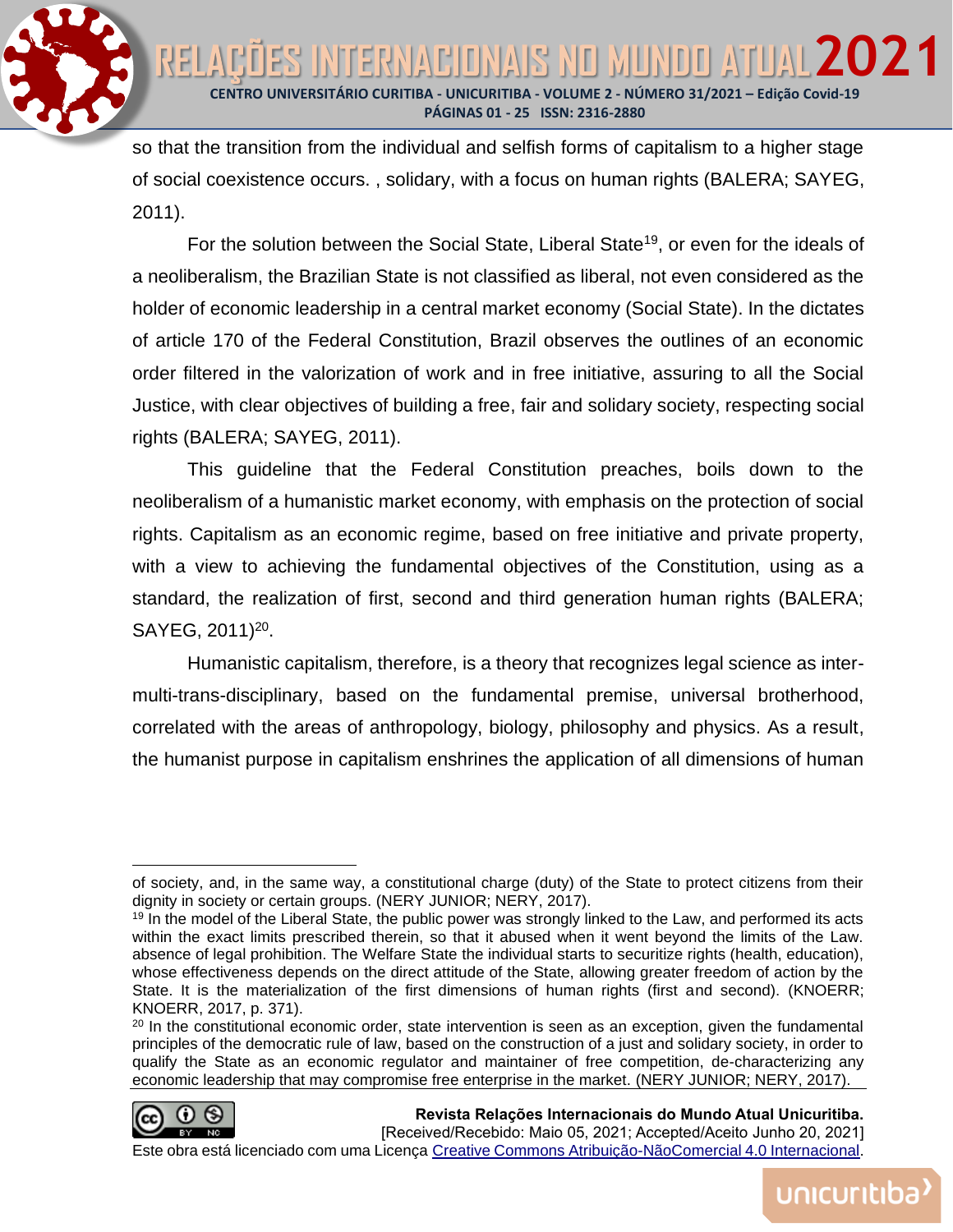

rights, in a position contrary to neoliberal capitalism, thus overcoming the neutrality between the economic order and human rights $21$ .

For the post-pandemic effects, it is essential that the capitalist system conceives the idea of uniting efforts to regulate the market, so that the State must provide assistance in favor of citizens, with a view to the realization of human rights, and, in turn, the human being, must be concerned with the constitutional pillars, in order to build, through the free initiative of the market, the consolidation of the constitutional dictates of a just and solidary society, moving away from the individualistic interest, in the search for the blinded by profit.

## **4. FINAL CONSIDERATIONS**

It is concluded, therefore, that it is inevitable not to reconcile the neoliberalist economic system with the problems caused by the coronavirus health crisis. The consequences of the pandemic are not recent, as other health crises, including historical ones, such as the Spanish flu, have already been experienced.

However, the crisis is spreading and becomes global when it comes to the New Coronavirus (COVID-19), given the notorious ease of spreading the virus, and the difficult task of containing its spread.

Allied to this, there is a system in decay in neoliberalism, despite the form of conduct free of economic regulation structure, specific to individualisms, and lack of due state assistance, especially in health, which now stands out because of the pandemic.

Therefore, as a way of overcoming the collapse of neoliberalism today, in this essay, the defense in favor of humanist capitalism for the current future was used, as a

<sup>&</sup>lt;sup>21</sup> In short, humanist capitalism proposes a legal conception from a quantum perspective, based on quantum physics, relating the positive right to matter, human rights to energy and realism to density. In this way, the application of the law goes beyond the legal text, energy is the spirit of the legal system, and this spirit is what causes the relationship with the dignity of the human person, including human / fundamental rights: an analysis of the precept of law, internally (subatomic), in an analysis of hermeneutics, in its historical, valuative and cultural spirit (DE LIMA, 2021, p. 98/106).



unicuritiba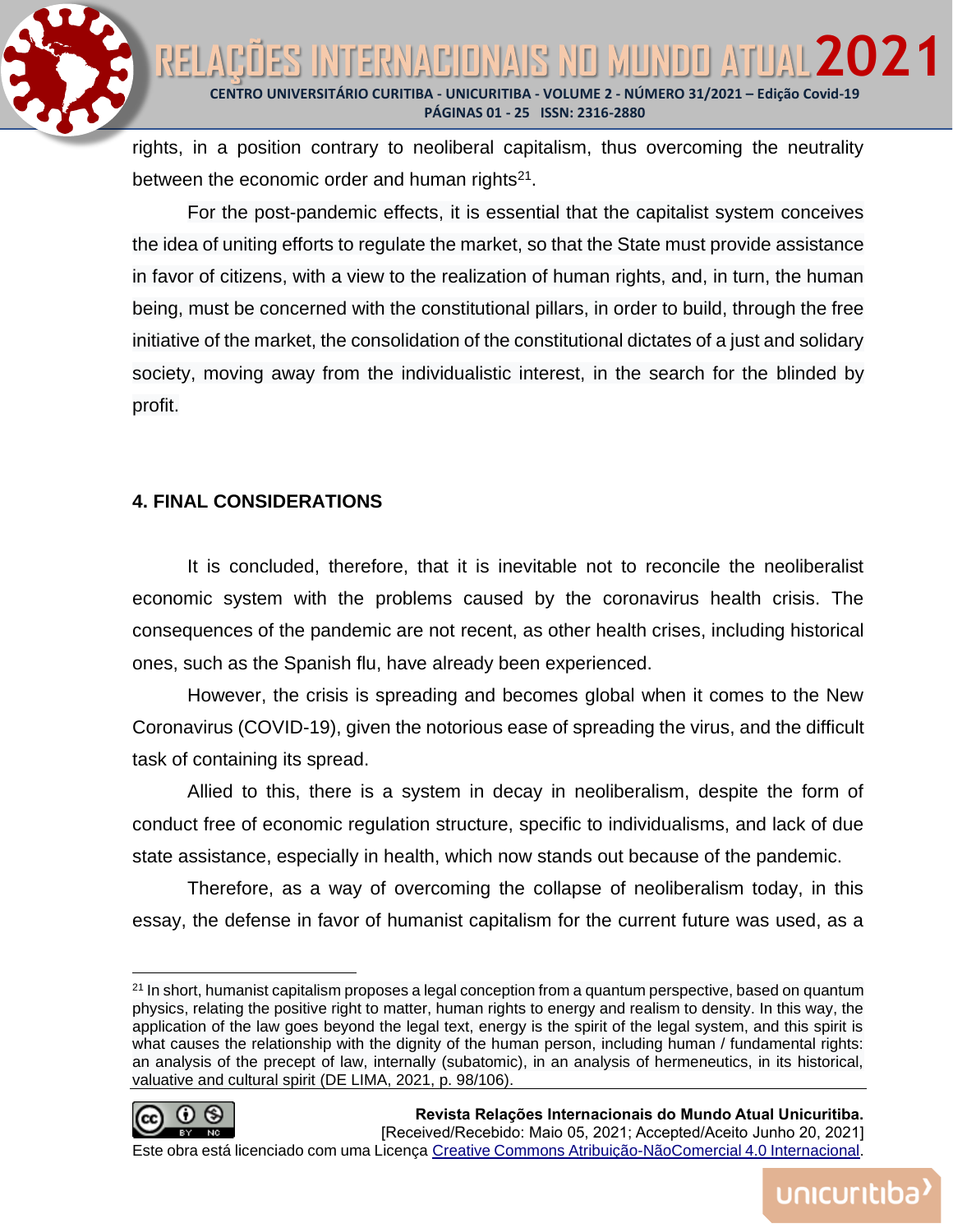

system of economic regulation based on the fraternity, in accordance with the constitutional principles of building a free, just and solidary society.

In fact, it becomes an arduous task, to withdraw this theoretical discourse, in order to implement it in practice, however, it is essential to have the initiative of reconciling through fraternity, from men-men, to brothers-brothers, the formula for the tension between freedom and equality.

Therefore, the recognition of fraternity is defended, under the humanistic bias, in order to materialize the human rights of the first, second and third dimension, so that, based on the observance of such rights, it is possible to speak about economic activity, and consequent regulation of markets.

If the solution is aimed at minimal intervention, or from the perspective of the Social State in economic activity, the premise of protecting constitutional interests in favor of social rights is defended, for the eradication of poverty, for equality of rights, and, so that everyone can have access, in other words, the realization of human rights as a social guarantee.

To think of fraternity is to rethink the individualistic character, for the materialization of a solidary idea, of a cooperative attitude, based on interest towards others, alterity, as prevalence of individuality and selfishness.

Through a fraternal attitude, one can speak of evolution or the overcoming of individual capitalism, for the march of fraternal capitalism, where everyone wins, in a cooperated and coordinated way.

## **REFERENTES**

ANDRADE, D. P. O que é o neoliberalismo? A renovação do debate nas ciências sociais. **Revista Sociedade e Estado,** v. 34, n. 1, jan-abr 2019, p. 211. Avaiable in: **<** [https://doi.org/10.1590/s0102-6992-201934010009>](https://doi.org/10.1590/s0102-6992-201934010009). Acessed on 02 dec. 2020.

BALERA, Wagner; SAYEG, Ricardo Hasson. **O capitalismo humanista:** filosofia humanista de direito econômico. Petrópolis: KBR, 2011.

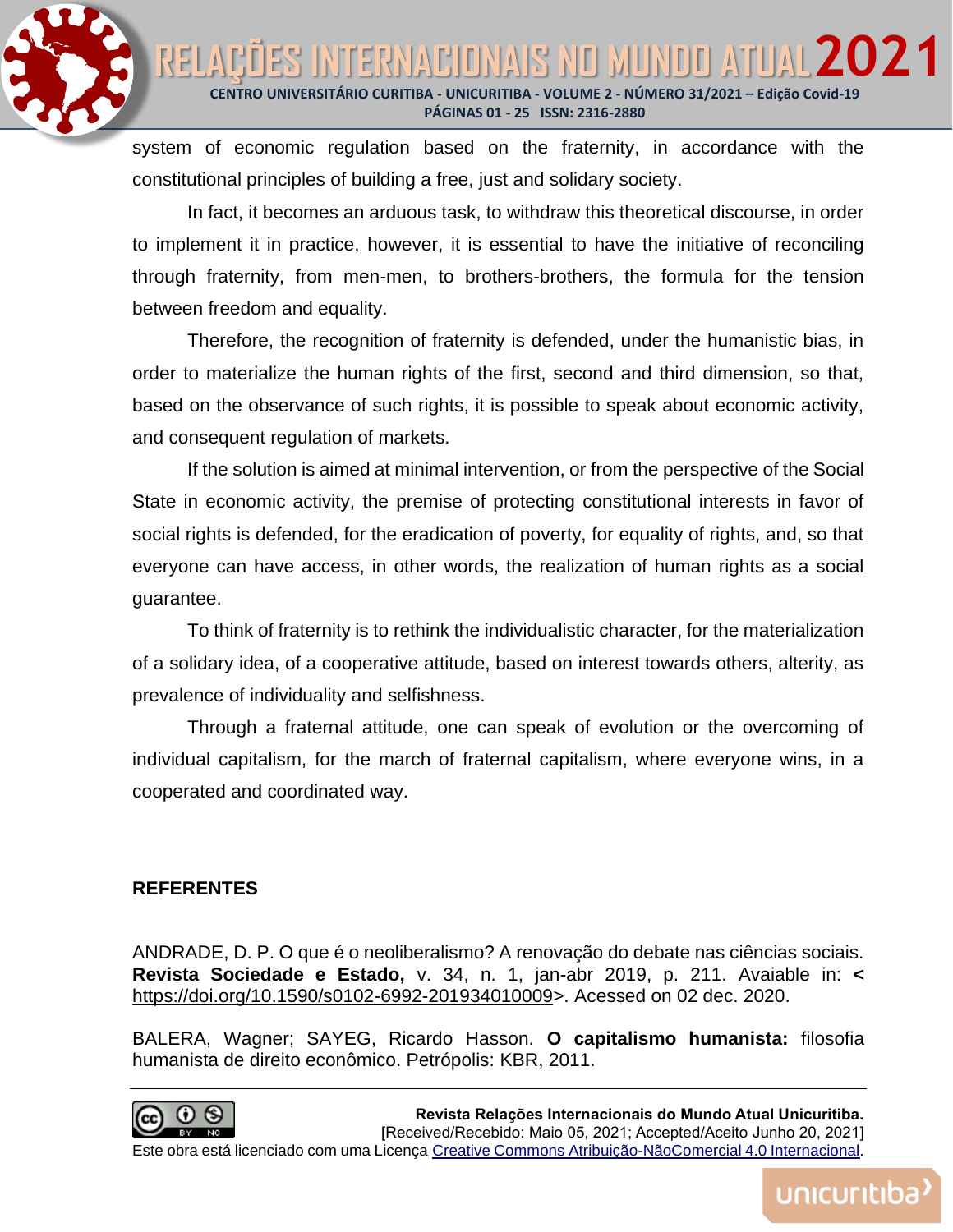

BAUMAN, Z. **Modernidade Líquida.** Tradução de Plínio Dent-Zien. Rio de Janeiro: Zahar, 2001.

BOBBIO, N. **Liberalismo e democracia.** Tradução Marco Aurélio Nogueira. São Paulo: Brasiliense, 2000.

BRASIL. Constituição da República Federativa do Brasil: promulgada em 5 de outubro de 1988. **Brasília, DF:** Presidência da República. Avaiable in: http://www.planalto.gov.br/ccivil 03/constituicao/constituicao.htm. Acessed on: 04 dec. 2020.

BRASIL. Proposta de Emenda Constitucional nº 383/2014. Lex: Brasília, DF, 20 de fevereiro de 2014. Avaiable in: [https://www.camara.leg.br/proposicoesWeb/fichadetramitacao?idProposicao=606656.](https://www.camara.leg.br/proposicoesWeb/fichadetramitacao?idProposicao=606656) Acessed on 04 dec. 2020.

BUZZI, G. C.; OLIVEIRA, F. C. A funcionalização da atividade empresarial na perspectiva da fraternidade. Anais do XXIV Encontro Nacional do Conpedi – UFS, Aracaju, 2015, p. 10. Contract the state of the Avaiable contract in the state of the state of the state of the state of the state of the state of the state of the state of the state of the state of the state of the state of the state of th [http://conpedi.danilolr.info/publicacoes/c178h0tg/o9e87870/Pew8B7U5AZ6EzAu4.pdf.](http://conpedi.danilolr.info/publicacoes/c178h0tg/o9e87870/Pew8B7U5AZ6EzAu4.pdf) Acessed on 04 dec. 2020.

DARDOT, P.; LAVAL, C. Dardot e Laval: a nova fase do liberalismo. 2019. Viento Sur – traduzido pelo IHU. Avaiable in: [https://outraspalavras.net/outrasmidias/dardot-e-laval-a](https://outraspalavras.net/outrasmidias/dardot-e-laval-a-nova-fase-do-neoliberalismo/)[nova-fase-do-neoliberalismo/.](https://outraspalavras.net/outrasmidias/dardot-e-laval-a-nova-fase-do-neoliberalismo/) Acessed on: 02 dec. 2020.

DE LIMA, E. G. **A aplicação quântica do direito sob a ótica do capitalismo humanista:** a não neutralidade entre o capitalismo e os direitos humanos e fundamentais. 129 f. Dissertação (Mestrado em Direito) – Pontifícia Universidade Católica de São Paulo PUC-SP, São Paulo, 2016. Avaiable in: [https://sapientia.pucsp.br/handle/handle/7074.](https://sapientia.pucsp.br/handle/handle/7074) Acessed on 10 jan. 2020.

DECLARAÇÃO DOS DIREITOS DO HOMEM E DO CIDADÃO. 1789. Avaiable in: <http://pfdc.pgr.mpf.mp.br/atuacao-e-conteudos-de-apoio/legislacao/direitoshumanos/declar\_dir\_homem\_cidadao.pdf>. Acessed on 02 dec. 2012.

FERNANDES, V. J. A; PAULA, B. L. S. de. A velha novidade da pandemia: neoliberalismo, meio ambiente e COVID-19. **Ciências Sociais Unisinos**, São Leopoldo, v. 56, n. 2, 2020, p. 131-142. Avaiable in: doi: 10.4013/csu.2020.56.2.02. Acessed on 02 dec. 2020.

HARVEY, D. **O neoliberalismo:** história e implicações. Tradução Adail Sobral, Maria Stela Gonçalves. São Paulo: Loyola, 2008.



**Revista Relações Internacionais do Mundo Atual Unicuritiba.**  [Received/Recebido: Maio 05, 2021; Accepted/Aceito Junho 20, 2021] Este obra está licenciado com uma Licença [Creative Commons Atribuição-NãoComercial 4.0 Internacional.](http://creativecommons.org/licenses/by-nc/4.0/)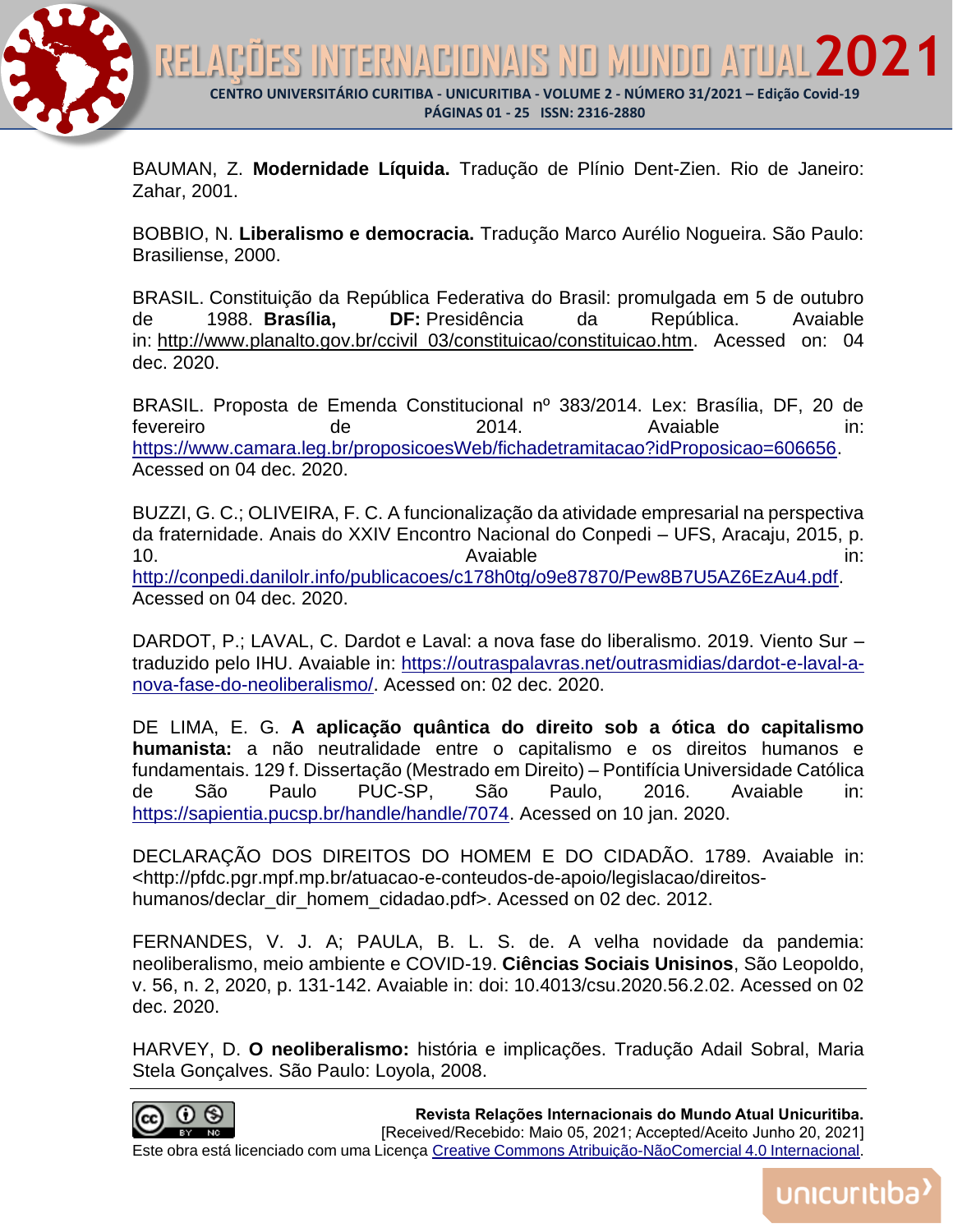

HAYEK, F. A. **Os fundamentos da liberdade.** Supervisão e introdução de Henry Maksoud. Tradução de Ana Maria Capovilla e José Ítalo Stelle. São Paulo: Editora Visão, 1983.

LEMOS, A. G. de S. Do liberalismo ao neoliberalismo: liberdade, indivíduo e igualdade. **Inter-Ação**, Goiânia, v. 45, n. 1, 2020, p. 108-122, jan/abr. Avaiable in: [https://www.revistas.ufg.br/interacao/article/view/61148.](https://www.revistas.ufg.br/interacao/article/view/61148) Acessed on 02 dec. 2020.

MENDES, J. M. O neoliberalismo e o estatismo autoritário em tempos de crise: a pandemia do COVID-19 e a força da confiança e da solidariedade. *Recherches & éducations* [En ligne], HS | Juillet 2020, mis en ligne le 21 juillet 2020, consulté le 04 février 2021. Avaiable in: [https://journals.openedition.org/rechercheseducations/9276.](https://journals.openedition.org/rechercheseducations/9276) Acessed on 04 jan. 2020.

MERCHIOR, J. G. **O liberalismo antigo e moderno.** Tradução de Henrique de Araújo Mesquita. 3. ed. ampl. São Paulo: É Realizações Editora, 2011.

NERY JUNIOR, N.; NERY, R. M. de .A. **Constituição Federal Comentada e legislação constitucional.** 2. ed. em e-book baseada na 6. ed. impressa. São Paulo: Editora Revista dos Tribunais, 2017.

NUNES, J. A pandemia de COVID-19: Securitização, crise neoliberal e a vulnerabilização global. **Cadernos de Saúde Pública.** v. 36, n. 5, maio 2020. Avaiable in: [https://www.scielosp.org/pdf/csp/2020.v36n5/e00063120/pt.](https://www.scielosp.org/pdf/csp/2020.v36n5/e00063120/pt) Acessed on: 03 dec. 2020.

JUCÁ, F. P.; KNOERR, F. G.; MONTESCHIO, H. Direitos humanos e inclusão social. **Revista jurídica**, Curitiba, v. 4, n. 53, 2018, p. 478-507, p. 493. Avaiable in: DOI: 10.6084/m9.figshare.7642913. Acessed on 04 dec. 2020.

KNOERR, V. S; KNOERR, F. G. A formação do Estado na contemporaneidade a partir da revolução russa – um século determinante dos novos rumos da sociedade e do direito. **Revista de Direito Brasileira**, São Paulo, v. 18, n. 7, set./dez. 2017, p. 363-373. Avaiable in: [https://www.indexlaw.org/index.php/rdb/article/view/3315/2861.](https://www.indexlaw.org/index.php/rdb/article/view/3315/2861) Acessed on 05 dec. 2020.

PESSOA, F. M. G.; SANTOS, M. F. O capitalismo humanista como um elemento para o desenvolvimento: um regime econômico em consonância com os direitos humanos. **Revista de direito, economia e desenvolvimento sustentável,** v. 2, n. 2, 2016, p. 1- 17. Avaiable in: [http://dx.doi.org/10.26668/IndexLawJournals/2526-0057/2016.v2i2.1411.](http://dx.doi.org/10.26668/IndexLawJournals/2526-0057/2016.v2i2.1411) Acessed on 04. dec. 2020.

SANTOS, B. de S. **A cruel pedagogia do vírus.** Coimbra: Almedina, 2020.